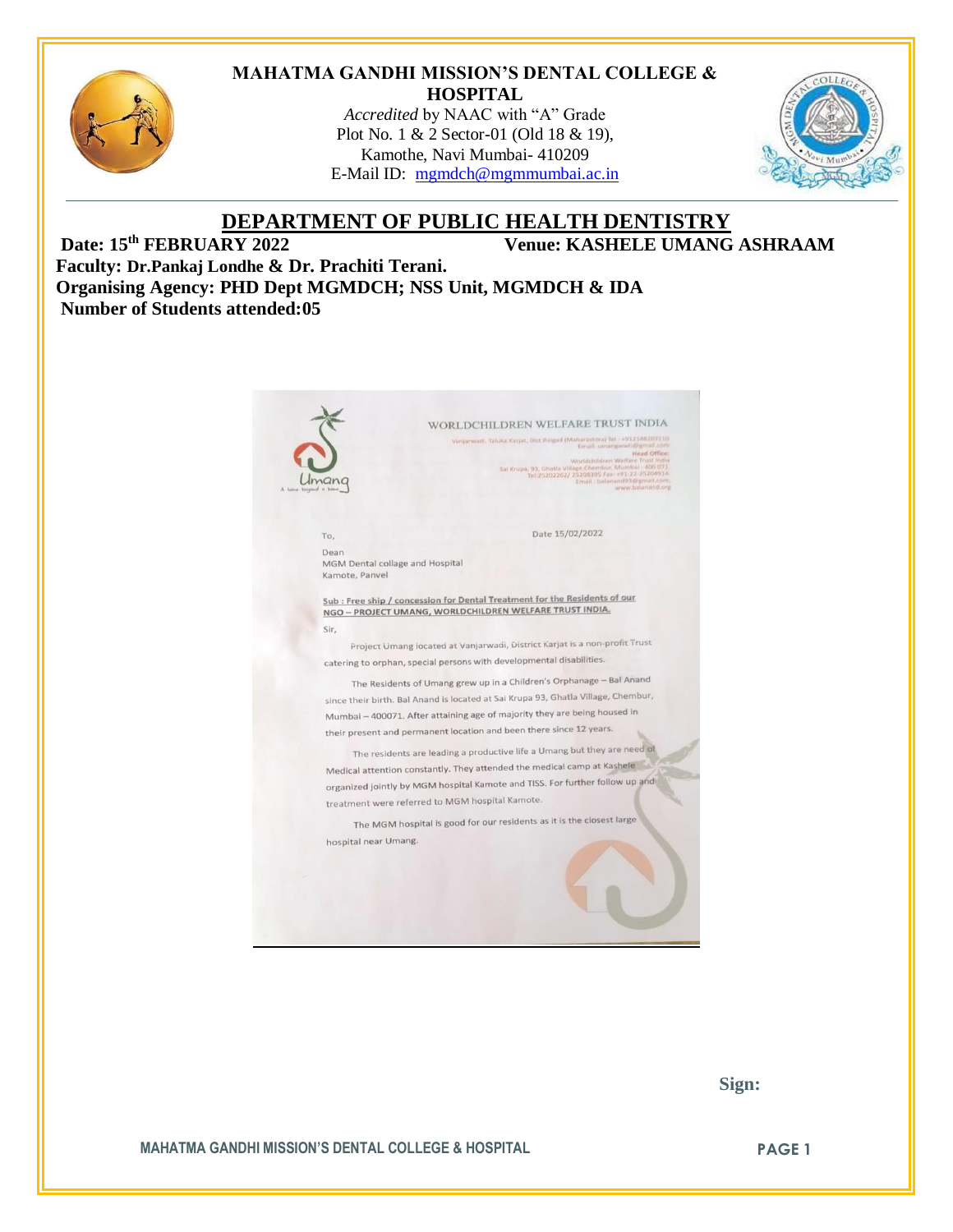## **Assessment of Oral Health Status and Treatment need of patients at Kashele Umang Ashraam**

 MGM Dental College in association with IDA constantly takes efforts of extending the oral health care to the community. The oral care initiative was also extended to patients at Umang ashraam , Kashele the intention of creating awareness and providing oral health care to the patients.

# **Aim and objective:**

- 1. To assess the oral health status of patients and to provide necessary Dental treatment.
- 2. To educate them and create awareness about oral health.

# **Method**:

A type III examination was carried out with the use of mouth mirror and probe in day light. All the patients were assessed for oral health status and were explained the need to get the problems corrected. The patients were made aware of the existing dental problems and preventive measures were explained.

**Observations:** A total of 18 patients were examined for various dental problems. Those requiring extensive treatment were referred to MGM Dental College and Hospital, Kamothe.

## **Oral health status**

| <b>Condition</b> | No. of             | Percentage % |
|------------------|--------------------|--------------|
|                  | <i>individuals</i> |              |
| Dental caries    |                    | 38.89%       |
| Gingivitis       |                    | 27.78%       |
| Missing          | 3                  | 16.67%       |
| Malocclusion     |                    | $5.56\%$     |



## **Interpretation and conclusion:**

 **Dental caries is the most common problem among the patients followed by gingivitis.**

**Oral health education and prevention strategies should be implemented in order to reduce the disease burden among these patients.**

 **Sign:**

**MAHATMA GANDHI MISSION'S DENTAL COLLEGE & HOSPITAL PAGE 2**